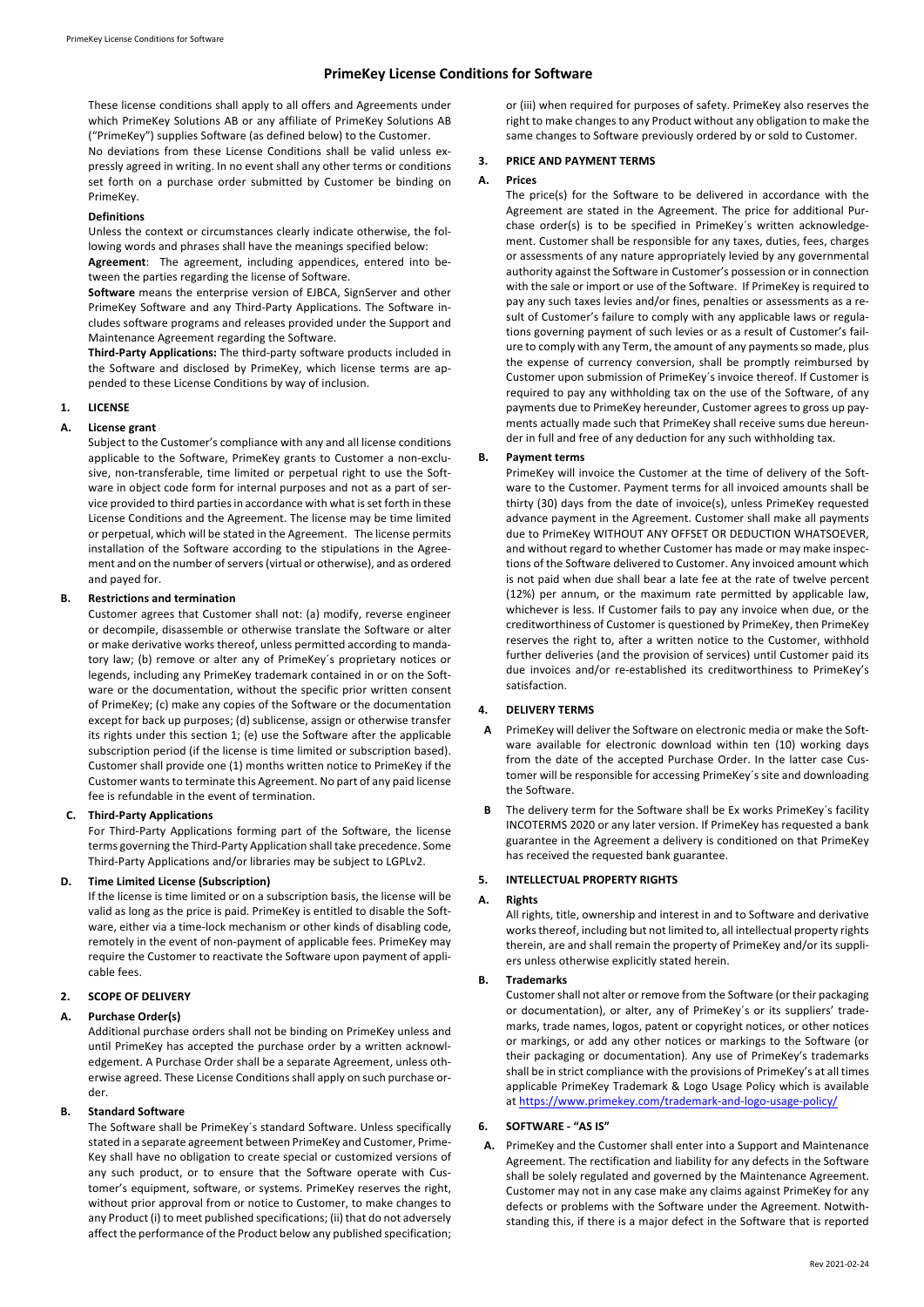in writing within 30 days from the delivery of the Software and the defect has not been rectified according to the Support and Maintenance Agreement within 60 days from the report, the Customer may, in writing, set a reasonable final deadline for rectification. If the major defect has not been rectified when the deadline has expired and it is of substantial significance for the Customer's use of the concerned Software and Prime-Key knew or should have known of this, the Customer shall be entitled after the expiry of the deadline to notify the PrimeKey in writing of the cancellation of the Agreement for the applicable Software. If the Customer cancels the Agreement for the concerned Software the Customer shall be entitled to refund of the paid price for that Software, which shall be the exclusive remedy for the major defect and with no right to damages for Customer.

**B.** Unless explicitly apparent in the Agreement or the product documentation, PrimeKey makes no warranty regarding the Software, expressed or implied, including but not limited to any implied warranties of merchantability and fitness for particular purpose. TO THE MAXIMUM EXTENT PERMITTED BY APPLICABLE LAW IN NO CASE WILL PRIMEKEY BE OBLIGED TO COMPENSATE THE CUSTOMER FOR DAMAGE, BE IT DIRECT OR INDIRECT, CAUSED BY MALFUNCTIONS OF THE SOFTWARE OR THE CUSTOMER´S USE OF IT, NOR IS PRIMEKEY RESPONSIBLE FOR DAMAGE WHICH MAY OCCUR AS A CONSEQUENCE OF THE CUSTOMER'S USE OF THE SOFTWARE SUCH AS LOSS OF DATA, SALES, PRODUCTION OR PROF-ITS OR ANY DAMAGE TO A THIRD PARTY.

# **7. INFRINGEMENT**

- **A**. PrimeKey undertake to defend, at its own expense, the Customer against any claim, suit or proceeding brought against any of them based on the allegation that the use of any Software within Europe, United States or other areas specifically requested and agreed to in writing, furnished by PrimeKey under the Agreement constitutes an infringement of any intellectual property rights or applications thereof or an unauthorized use of know-how, trade secrets or other proprietary rights. PrimeKey shall furthermore indemnify the Customer against any costs or damages that the Customer may become liable to pay as a result of a judgment or settlement. The obligation of PrimeKey only applies if the Customer has notified PrimeKey without undue delay in writing of such claim, suit or proceeding and PrimeKey given authority, information, and assistance to settle the claim or control the defense of any suit or proceeding.
- In the event that the Software or any part thereof is in such suit held to constitute an infringement and/or its further use is enjoined within Europe, United States or other areas specifically requested and agreed to in writing, PrimeKey shall promptly, at its own expense and at its option, and to the extent it is commercially reasonable either: (a) replace the infringing Software with non-infringing software programs and documentation of equivalent function and performance; or (b) modify the Software so that they become non-infringing without detracting from function or performance. If it is not commercial reasonable for PrimeKey to fulfil its obligations pursuant to the above within a reasonable time, the Customer shall be entitled to a reduction of the price corresponding to the reduced value of the Software resulting from the infringement but not for a longer period than five years from its delivery date.
- **C**. PrimeKey´s liability for infringements of the Software does not cover any third party software or infringements caused by Customer. PrimeKey's entire liability for infringements is limited to what is set forth in this section 7.

### **8. LIMITATIONS OF LIABILITY AND EXCLUSIONS OF DAMAGES**

- **A**. Notwithstanding anything herein to the contrary, PrimeKey shall not be liable to Customer, or to any third party claiming through Customer, for the failure of performance of any obligation of PrimeKey except as specifically set forth herein, or otherwise agreed to in writing.
- **B**. PRIMEKEY´S AGGREGATE LIABILITY ARISING OUT OF THIS AGREEMENT, REGARDLESS OF THE FORM OF ACTION GIVING RISE TO SUCH LIABILITY (WHETHER IN CONTRACT, TORT OR OTHERWISE, INCLUDING NEGLI-GENCE), SHALL NOT EXCEED 50% OF THE PRICE FOR THAT SOFTWARE PAID BY CUSTOMER TO PRIMEKEY.
- **C**. IN NO EVENT SHALL PRIMEKEY BE LIABLE FOR SPECIAL, INCIDENTAL, CONSEQUENTIAL, PUNITIVE OR TORT DAMAGES, INCLUDING, WITHOUT LIMITATION, ANY DAMAGES RESULTING FROM LOSS OF USE, LOSS OF DATA, LOSS OF PROFITS, LOSS OF ANTICIPATED PROFITS, OR LOSS OF BUSINESS ARISING OUT OF OR IN CONNECTION WITH THIS AGREEMENT, THE PERFORMANCE OF THE SOFTWARE OR OF ANY OTHER OBLIGATIONS RELATING TO THIS AGREEMENT OR THE SOFTWARE.
- **D**. Any failures to perform any obligation under this Agreement or any applicable purchase order except payment of monies due, shall be excused

if such failure is caused by acts of God, acts of public authorities, wars or war measures, fires, casualties, labor difficulties or strikes, shortages of material or fuel, failure or delays of suppliers or carriers, shortages of transportation, problem with any network (including telecommunications) other than that under PrimeKey´s control, denial of service attack, or any causes beyond the failing party's control. PrimeKey shall not be liable for any claims of third parties relating to the Software.

**E**. The limitations of liability contained herein are a fundamental part of the bargain, and Customer acknowledges that PrimeKey would not sell Software absent these limitations.

# **9. CONFIDENTIALITY**

- **A**. During a period of three years from the actual delivery date, neither party may, without the approval of the other party, use or otherwise divulge to a third party information which the party have provided to the other party concerning the internal affairs of the other party which may be regarded as a business or professional secret or information which, according to law, is covered by a duty of confidentiality. Unless otherwise follows from law, PrimeKey´s pricing information or other information that a party specifies as confidential shall always be regarded as a business or professional secret. The duty of confidentiality does not extend to information which a party can show has become known to the party otherwise than in connection with the execution or performance of the Agreement, or which has become publicly available without the breach of any confidentiality undertaking. Nor shall the duty of confidentiality apply where a party is obligated to disclose such information by law, court or government order or binding stock exchange regulations. Customer further undertakes without limitation in time to keep the Software and any and documentation and other information related to the Software strictly confidential, and not to disclose the Software to any third party, without the prior written consent of PrimeKey.
- **B**. A party shall, through confidentiality undertakings with personnel or other appropriate measures, ensure compliance with the above duty of confidentiality. A party shall also ensure that retained subcontractors and their employees sign corresponding confidentiality undertaking.

# **10. APPLICABLE LAW, DISPUTES**

- **A**. This Agreement shall be governed by and construed in accordance with the laws of Sweden, without regard to its conflict of law principles.
- **B**. Disputes arising out of or relating to the Agreement shall be finally settled by arbitration in accordance with the Rules of the Arbitration Institute of the Stockholm Chamber of Commerce. The arbitration proceedings shall be held in Stockholm, Sweden. Unless both Parties are domiciled in Sweden, the arbitration proceedings shall be conducted in English

# **11. EXPORT –COMPLIANCE WITH LAW**

- **A**. PrimeKey is responsible for obtaining and maintaining any export licenses required for delivery of Software to the agreed destination to the Customer. Prior the execution of this agreement, PrimeKey is responsible to provide the relevant export control commodity numbers (the "ECCN codes") of Software according to US and EU export administration regulations or the corresponding data according to other applicable regulations. This information shall be updated on an ongoing basis every time a non-insignificant update is provided or when new regulations come into effect
- **B**. Customer shall comply with all applicable laws, including export controls imposed by any relevant governmental entity. Without limiting the generality of the foregoing, Customer agrees that it shall not export or reexport any PrimeKey Software to any country without first obtaining all necessary and required licenses, consents and approvals. Customer acknowledges that shipments of the PrimeKey Software may be subject to export laws and that such laws could delay or preclude delivery of PrimeKey Software in the future. Customer shall, at its sole cost and expense, obtain and maintain in effect all permits, licenses and other consents necessary to the conduct of its activities hereunder.

### **12. GENERAL PROVISIONS**

- **A**. For purposes of the Agreement, the term "written" means anything reduced to a tangible form by a party, including a printed or hand written document, e-mail or other electronic format.
- **B**. Primekey may at any time make changes to this Agreement. Any such changes will be communicated to Customer in a written format. Unless Customer has rejected such changes, within thirty days from the date of the written communication, the changes shall be binding upon the parties. Customer's sole remedy in the event of non-acceptance of the